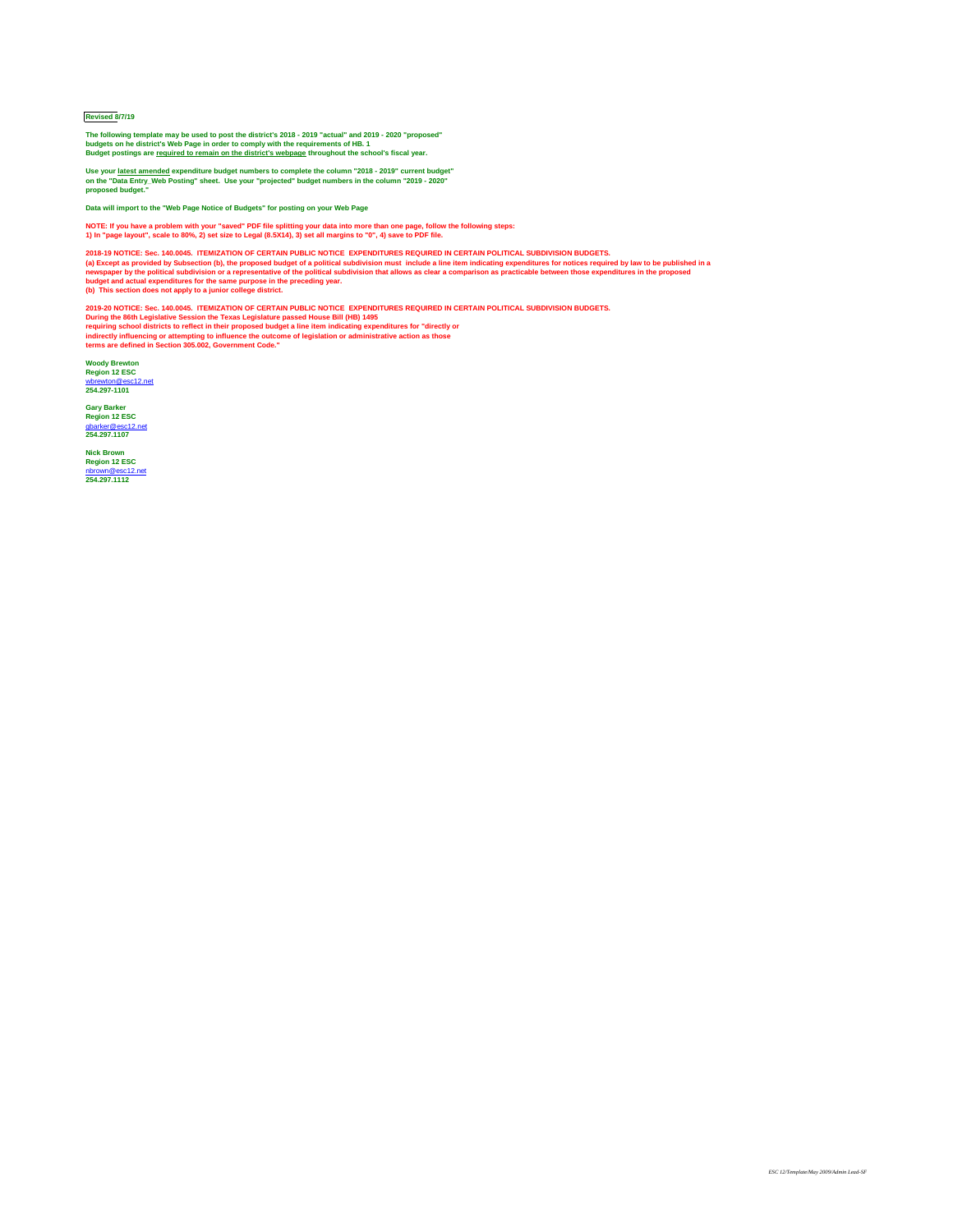|               | District: REFUGIO ISD |                       |
|---------------|-----------------------|-----------------------|
| ICD#:         | 196-903               | <b>Enter County D</b> |
| <b>IDate:</b> | 7/16/2019             |                       |

**Contings in Exercise System** 

## **Enrollment Count 629.606 629.606**

- 
- **12 Instructional Resources & Media Services**<br> **13 Curriculum & Instructional Staff Development** functions 324,132
- **132 Curriculum & Instructional Staff Development** \$24,132<br>Instructional Leadership<br>\$6,928
- **21** Instructional Leadership<br> **23** \$2,928 \$3,370 **(D)** S400,583
- 
- **23 23 School Leadership 8 Evaluation Services 1885 (E) 1883**<br>**31 Guidance, Counseling & Evaluation Services 1886 116,684 31 • Guidance, Counseling & Evaluation Services 32 • Social Work Services**
- **32 Social Work Services**<br> **33 Health Services**<br> **33 Health Services**
- **Health Services**
- **34 Student (Pupil) Transportation 1899 188,529**
- 
- **36 Cocurricular/Extracurricular Activities**  $\overline{\hspace{1cm}}$  **\$513,598**
- **41 General Administration board is not definitive in regard to the statute in regards to the statute in regards to the statute in regards to the statute in regards to the statute in regards to the statute in regards t**
- **the Statutorily Required Public Notice-Required Posting 5750<br>
<b>\*\*41** Statutorily Required Public Notice-Lobbying \$12
- **times 12 Statutorily Required Public Notice-Lobbying**<br> **51** Plant Maintenance & Operation
- **51 Plant Maintenance & Operation**<br> **52 Security and Monitoring Services**<br> **1.118,957 in S75,019**
- **52 Security and Monitoring Services**<br> **53 Data Processing Services**<br> **1882 1984 1986 1986 1997 10:48 1998 1998 1998 10:48 10:48 10:48 10:48 10:48 10:48 10:48 10:48 10:48 10:48 10:48 10:48 10:48 10:48 10:48 10:48 10:48 10: Data Processing Services**
- 
- **61 Community Services**<br> **11** Debt Service Principal on long-term debt<br> **128,836** \$428,836 **71 Debt Service - Principal on long-term debt Debt Service - Interest on long-term debt CELLEN SESS 625,144 Debt Service - Bond Issuance Cost and Fees**  $\qquad \qquad$  \$1,200
- 
- **81 Facilities Acquisition and Construction**<br> **1 expenditures to public notices in the new schools all statute of the school intervals of the school intervals of the school intervals of the school intervals of the sc 91 Contracted Instructional Services Between Schools district or the service of the services comparison of the service of the budgets.** The comparison of the budgeted **with Chapter 41 c** a clear comparison of the
- **Propertive Associated With Chapter 41 expenditures and the actual Expenditures in the actual expenditures in the action of the same purpose in the actual expenditures for the prior year, as required in the prior year, a**
- **93** Payments to Fiscal Agent/Member District
- **94 Payments to Other Schools 1999 1999 1999 1999 1999**
- **95 Payments to Juvenile Justice Alternative Ed. Prg. New Some 41 & Some 41**
- **96 Payments to Charter Schools <b>influence or attemption or Administrative Action** or Administrative Action
- 
- **97 Payments to TIF** \$0 **DURING 1988**<br> **99 During the Bill (Degislative Bill (Degislate Bill (Degislate Bill (B)** 105,000 **99 Inter-governmental Charges not in Other Data Codes**

|                 | A school district must post the budget summary             |                  | ------------Data Input---------------- |                                                                                                                     |
|-----------------|------------------------------------------------------------|------------------|----------------------------------------|---------------------------------------------------------------------------------------------------------------------|
|                 | on the school's Internet Web site when it posts the        | $2018 - 19$      | 2019 - 20                              | What functions should be included in the budget summary report for the per student                                  |
|                 | "Notice of Public Hearing" on the budget in                | <b>Current</b>   | <b>Proposed</b>                        | and aggregate spending on the defined areas? Will the per student be based on                                       |
|                 | the newspaper.                                             | <b>Budget</b>    | <b>Budget</b>                          | student enrollment or ADA?                                                                                          |
|                 | <b>Enrollment Count</b>                                    | 629.606          | 629.606                                |                                                                                                                     |
| <b>Function</b> | <b>Expenditures</b>                                        |                  |                                        | The summary of the budget should be presented in the following function areas.                                      |
| 11              | <b>Instruction</b>                                         | \$4,143,468      | \$4,612,487                            | $(A)$ Instruction - functions 11, 12, 13, 95                                                                        |
| 12              | <b>Instructional Resources &amp; Media Services</b>        | \$93,734         | \$124,313                              | $(B)$ Instructional Support – functions 21, 23, 31, 32, 33, 36                                                      |
| 13              | <b>Curriculum &amp; Instructional Staff Development</b>    | \$24,132         | \$26,005                               | (C) Central Administration - function 41                                                                            |
| 21              | <b>Instructional Leadership</b>                            | \$6,928          | \$3,370                                | $ $ (D) District Operations – functions 51, 52, 53, 34, 35                                                          |
| 23              | <b>School Leadership</b>                                   | \$400,583        | \$383,656                              | (E) Debt Service - function 71                                                                                      |
| 31              | <b>Guidance, Counseling &amp; Evaluation Services</b>      | \$116,684        | \$131,181                              | (F) Other - functions 61, 81, 91, 92, 93, 97, 99                                                                    |
| 32              | <b>Social Work Services</b>                                | $\overline{50}$  | \$0                                    |                                                                                                                     |
| 33              | <b>Health Services</b>                                     | \$92,505         | \$93,763                               | The per student will be based on student enrollment.                                                                |
| 34              | <b>Student (Pupil) Transportation</b>                      | \$188,529        | \$261,048                              |                                                                                                                     |
| 35              | <b>Food Services</b>                                       | \$328,504        | \$400,517                              | There have been questions as to how you report your previous year's budget and your proposed budget.                |
| 36              | <b>Cocurricular/Extracurricular Activities</b>             | \$513,598        | \$546,179                              | We would interpret this to mean all funds that comprise the budget (not just those officially reviewed by           |
| 41              | <b>General Administration</b>                              | \$513,032        | \$500,484                              | the board); but, the statute is not definitive in regards to this question.                                         |
| $*41$           | <b>Statutorily Required Public Notice-Required Posting</b> | \$750            | \$1,000                                |                                                                                                                     |
| $**41$          | <b>Statutorily Required Public Notice-Lobbying</b>         | $\overline{$12}$ | \$906                                  |                                                                                                                     |
| 51              | <b>Plant Maintenance &amp; Operation</b>                   | \$1,118,957      | \$1,175,895                            | The most accurate approach would be to include all funds, but if you show only 199, 240, and 599 in your            |
| 52              | <b>Security and Monitoring Services</b>                    | \$75,019         | \$82,948                               | proposed budget, use only those funds for the previous year's budget. Consistency in how you report your            |
| 53              | <b>Data Processing Services</b>                            | \$63,784         | \$63,129                               | budget comparison is an important consideration.                                                                    |
| 61              | <b>Community Services</b>                                  | $\sqrt{50}$      | $\overline{60}$                        |                                                                                                                     |
| 71              | Debt Service - Principal on long-term debt                 | \$428,836        | \$421,255                              | * New Expenditure Code (Function Code 41) for all statutorily required public notices                               |
|                 | Debt Service - Interest on long-term debt                  | \$895,144        | \$903,597                              | During the 85th Legislative Session the Texas Legislature passed Senate Bill (SB) 622. SB 622                       |
|                 | <b>Debt Service - Bond Issuance Cost and Fees</b>          | \$1,200          | \$23,237                               | requiring school districts to reflect in their proposed budget a line item specifically for                         |
| 81              | <b>Facilities Acquisition and Construction</b>             | \$0              | $\overline{60}$                        | expenditures to publish all statutorily required public notices in the newspaper by the school                      |
| 91              | <b>Contracted Instructional Services Between Schools</b>   | $\sqrt{6}$       | $\overline{60}$                        | district or their representatives. The line item must provide a clear comparison of the budgeted                    |
| 92              | <b>Incremental Costs Associated With Chapter 41</b>        | $\overline{30}$  | $\overline{50}$                        | expenditures and the actual expenditures for the same purpose in the prior year, as required                        |
| 93              | <b>Payments to Fiscal Agent/Member District</b>            | \$119,199        | \$147,176                              | under Texas Local Government Code §140.0045.                                                                        |
| 94              | <b>Payments to Other Schools</b>                           | $\overline{30}$  | $\overline{60}$                        |                                                                                                                     |
| 95              | Payments to Juvenile Justice Alternative Ed. Prg.          | \$0              | \$0                                    | ** New Expenditure Code (Function Code 41): Expenditures for "directly" or "indirectly"                             |
| 96              | <b>Payments to Charter Schools</b>                         | $\sqrt{6}$       | \$0                                    | influencing or attempting to influence outcomes of Legislation or Administrative Action                             |
| 97              | <b>Payments to TIF</b>                                     | $\overline{50}$  | $\overline{50}$                        | During the 86th Legislative Session the Texas Legislature passed House Bill (HB) 1495                               |
| 99              | Inter-governmental Charges not in Other Data Codes         | \$105,000        | \$105,000                              | requiring school districts to reflect in their proposed budget a line item indicating expenditures for "directly or |
|                 |                                                            |                  |                                        | indirectly influencing or attempting to influence the outcome of legislation or administrative action as those      |
|                 |                                                            |                  |                                        | terms are defined in Section 305.002, Government Code."                                                             |

*ESC 12/Template/May 2009/Admin Lead-SF*